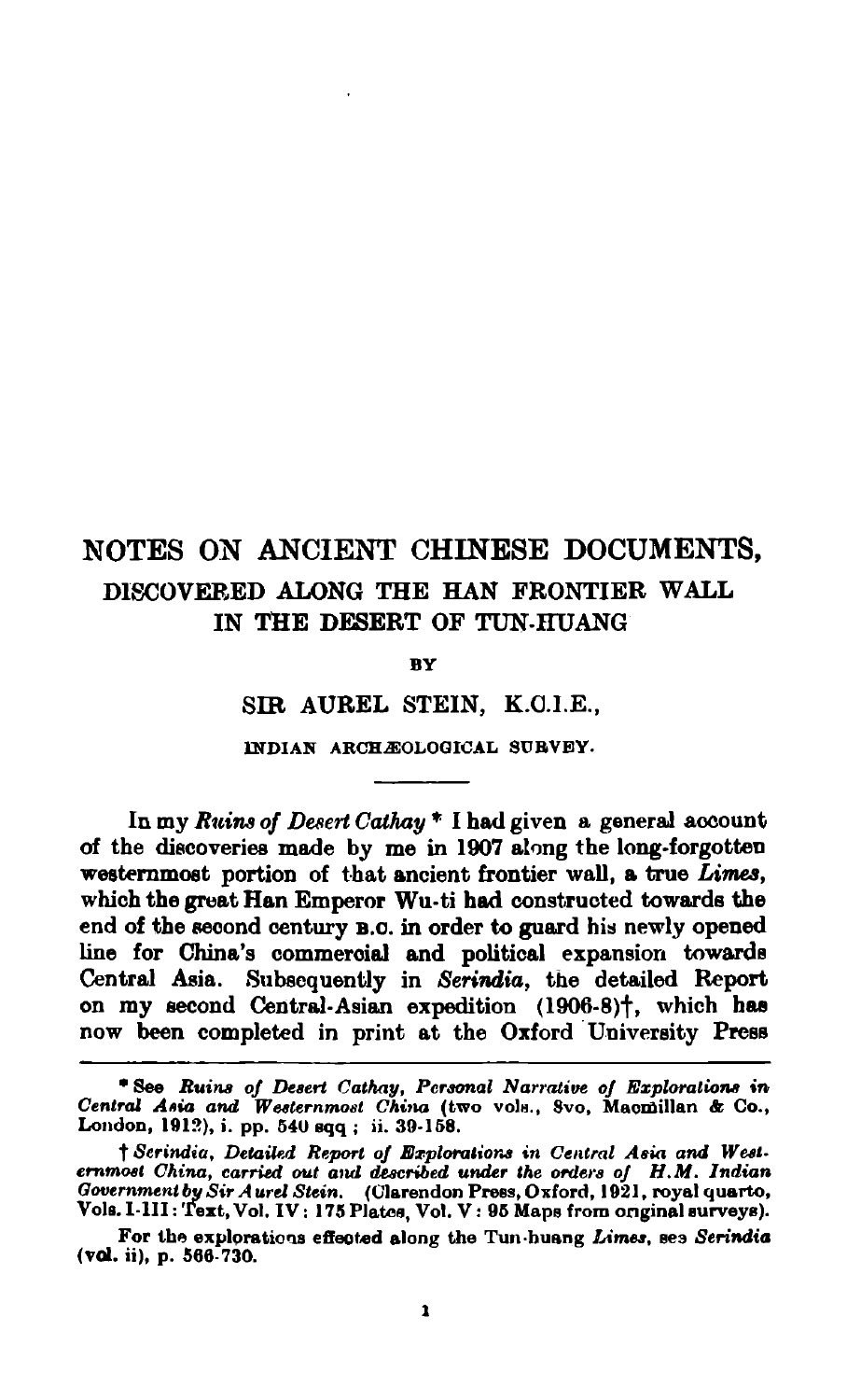and will he published early in 1921, I have **had** occasion fully to describe the explorations, extending over two months and a half, which enabled me to trace the line of the ancient wall for **e** total length of over 140 miles and to search the ruins of its watch-towers and stations, inoluding the famous 'Jade Gate.'

Having remained undisturbed by the hand of man in the solitude of tho gravel desert, they yielded a rich harvest of early Chinese and other records, mainly on wood, along with many interesting relics of the life led along this most desolate of borders during the century immediately preceding and following the time of Christ.

The unsurpassed learning and critical acumen of my lamented great collaborator, M. Edouard Chavannes, had since 1913 rendered the mass of Chinese documente recovered here accessible to research also by non-sinologue students like myself.<sup>\*</sup> It thus became possible for me to discuss in Chapter XX of *Serindia* the general organization of the *Limes* in the light of the historical **end** archaeological infomation furnished by them, and to bring into correct focus the significance of the antiquarian facts revealed by actual exploration of its remains.

In the extracts from section vi of that chapter, communicated here with the kind permission of the Secretary to the Delegates of the Clarendon Press, no attempt can be made to set forth the manifold points of historical and archaeological interest presented by the hundreds of official or quasi-official communications and records, all on wood, which were discovered at the ruined stations of the Limes and chiefly among their refuse-heaps. For those points, reference to the masterly summary furnished by the Introduction of M. Chavannes' work must suffice here.<sup>†</sup> But in the interest of those students in the Far East to whom the volumes of *Serindia* may remain difficult of access it has appeared useful to reproduce here the essential facts concerning the records of a personal and literary character to be found among those relics of Han times and in particular to indicate what light those relics as a whole throw upon the technicalities of the ancient stationery of China as used before the invention of paper by Ts'ai Lun ir. A.D. 105.<sup>+</sup>

**<sup>\*</sup>See Chavannes,** *Lnr* **documents** chinais **dhuvcrk** par *Aurd* **SEein**  (Oxford University Press, 1913), pp. 1-154, Plates I-XX.

 $\dagger$  **See** Chavannes, Les documents chinois, pp. vii. **sqq.** 

<sup>&</sup>lt;sup>†</sup> For the information previously available from Chinese textual sources about the use of bamboo or wood as writing material, of. M. Chavannes' Lev livres chinois avant Pinvention du papier, Journal Asiatique, janvier-fév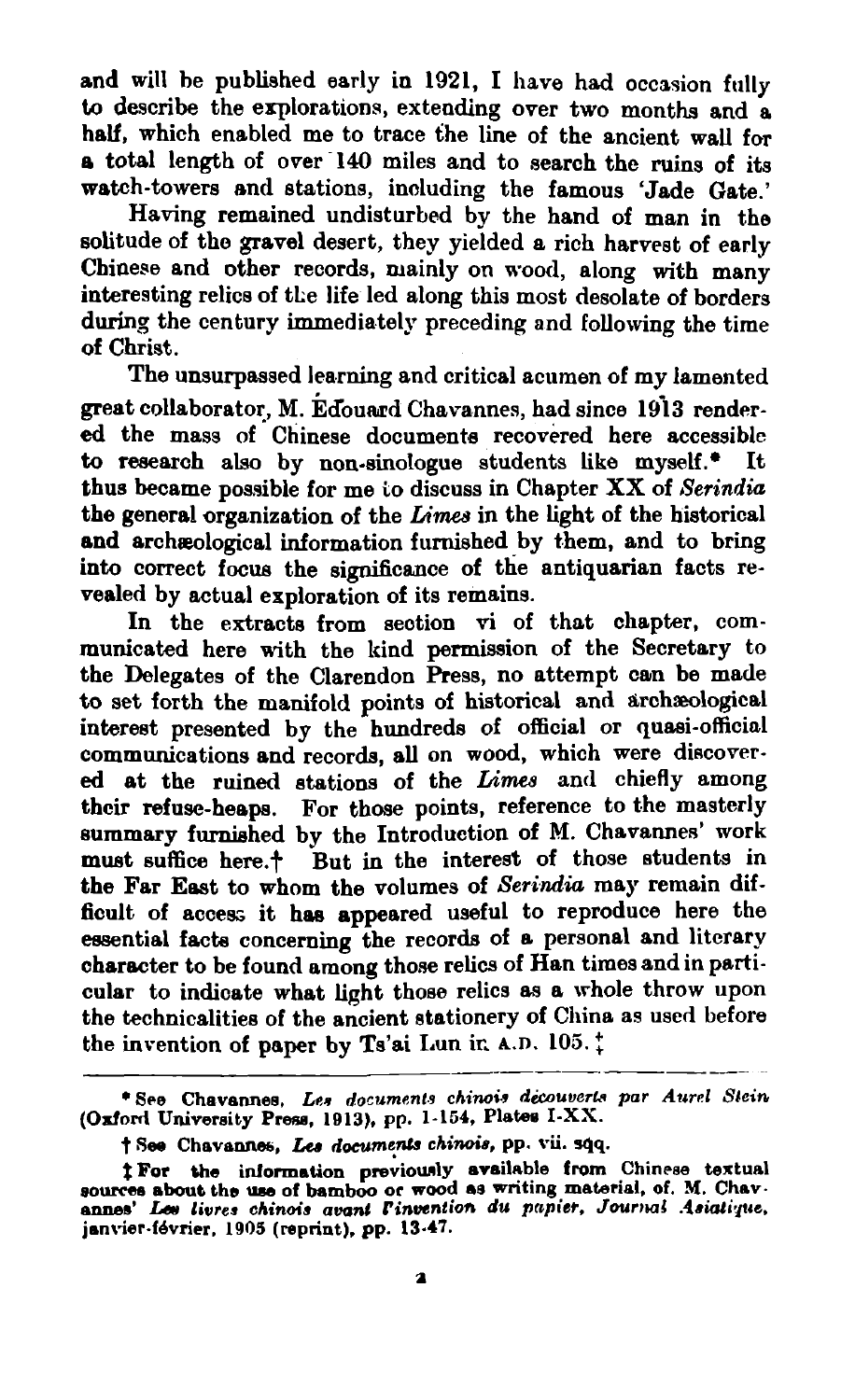**Ae** regards the ' stationery ' aspect of the office records which form the vast majority of the documents recovered, such as administrative orders, reports, account statements, etc,, my remarks may be brief ; for in their material and ehape they agree very closely with the Chinese records on wood first brought to light by me in the course of my excavations of 1901 at the Niya Site, **an** ancient settlement of the Tarim Basin abandoned to the desert sands in the 3rd century **A.D.\*** As the specimens reproduced in Ancient *Kholan,* the detailed report on my first Central-Asian expedition,? in M. Chavames' *Documents chinoia.*  Planches **II-XX**, and also in *Desert Cathay* show, these office records present themselves mostly as narrow slips of wood, from nine inches to nine and a half in length (roughly corresponding to the Chinese foot of the Han period) and from a quarter to a half of an inch in width. They may be inscribed on both sides, but ordinarily show only a single column of  $t\ddot{x}$   $\dot{\mathbf{\varphi}}$  on either.

That bamboo 'slips' are relatively rare is a fact oasily accounted for by the great distance separating that westernmost border of China Proper from the bamboo-growing regions of the Empire. In most of the slips the wood used is that of the cultivated poplar *(Populus alba)*, as common now in the oases of northwestern Kan-su as it is in those of Chinese Turkestan, or else that of the wild poplar (the Turkestan *toghrak)* or the tamarisk. The latter two are still plentiful in the narrow belts of vegetation fringing the marshy depressions along which great portions of the *Limes* in the desert north and west of Tun-huang were constructed. But in the desert north and west of Tun-huang were constructed. there are to be found also slips made of the wood of some conifer. This wood, probably brought from the forests of the Central Nan-shan, is found frequently in narrow tablets bearing more than one vertical line of characters on either or both faces. Otherwise these tablets conform in length and also in character of contents to the usual 'slips' described above.

I may add here in passing that owing to the traditional teneoity of Chinese convention the 'slip' form of ths ancient wooden stationery used during the centuries preceding the invention of paper appears to be reflected in the arrangement of the pink coloured letter paper which ordinarily **served**  far private correspondence in the pre-revolution China of our 6wn times and' widely continues In use still. The height of the vertical ruled lines on it and the distance between them cor-

**<sup>\*</sup>See** Stein, **Ancient** *Khotm* (Clarendon **Prese,** Oxford, **1807), i** pp. **342 oq., 639 iq.** 

**t Flee** *Ancicnt Khotun,* ii. **PLetee CXII, CXIV.**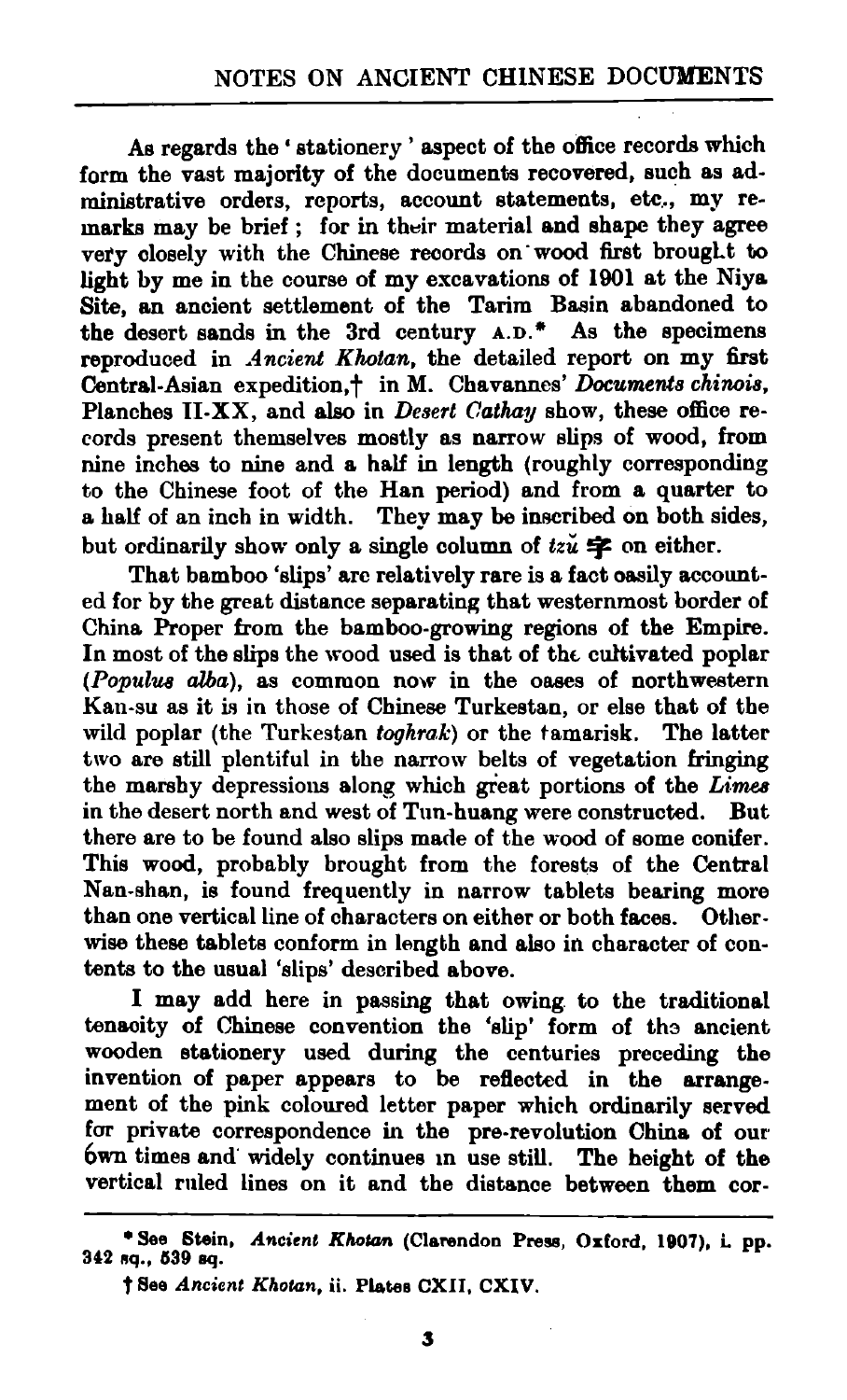respond exactly to the average length and width of those ancient slips, each being meant to hold a single column of tz*u*.

Wooden slips of greater length up to 14 inches, form the stationery used for the numerous portions of calendars which turned up among the 'waste papers' (to use an anachronism) thrown on the refuse heaps of the ancient *Limes* stations. Such calendars were obviously needed in order to enable the clerical establishments to date reports, etc., correctly, to make out accounts, and so on. Usually these portious of calendars show in order the cyclic designations, arranged according to the sixtyyears cycle, which a particular day bears in the successive twelve months of the year. This system has enabled M. Chavannes to fix in many cases the exact year intended, and in this way to restore complete calendars with absolute precision for the years 63, 59. 39 **B.C. and** A.D. 94, **153.-** The result of his painstaking calculations affords valuable help for the verification of the tables prepared by Chinese chronologists. In this comexion it is of eome interest to observe that an otherwise exactly-dated document, No. 255, of May 10th, 68 B.C., bears an erroneous *nien-hao*. The year is shown as the sixth of the  $P\acute{e}n\acute{e}n\acute{e}n\acute{e}n\acute{e}n\acute{e}n\acute{e}n\acute{e}n$  period, which in reality had been replaced in 69 B.C. by the  $Ti$ -chieh  $\frac{1}{2}$ period. This inaccuracy clearly **gointa,** as **&I.** Chavannes observes, to the fact that the communications between the capital and the extreme western border were interrupted at the time.<sup>†</sup>

By the side of the official communications and reoords, private letters figure in considerable numbers among the writter remains from the *Limes.*<sup>†</sup> Most of them are too short or fragmentary to yield information bearing on the life of the border or to be otherwise of antiquarian interest. But special mention is due to two letters on silk, one long and well-preserved,  $T.\text{x}$ III. i. 003 (*Documents*, Plate XX), § which were found sewn up into a small bag for holding some medicine or condimentluokily with the written surface turned inside. **They** were both addressed by an officer of superior rank stationed at Ch'êng-lo

<sup>\*</sup> Cf. Chavannes' *Documents*, pp. xvii, 14.

**Cf.** *Documen&,* **p. 61. For eimilar c- of dates given in slapeed** nim-hmu, **me Ancient** Rhotan, **i., p. 275, note. M. Chavannes' remarks,**  ibid., pp. 533, sqq.. make it quite certain that the erroneous nien-haos named<br>in the Dandan-oilik documents of A.D. 781-7 were due to the isolation of **Eastern Turkestan from the Empire through the Tibetan occupation of westemmoat Kan-mu in A.D. 781.** 

<sup>\$8</sup>ee **Documen&, Noe. 161-4, 174, 178, 180, 243, 254, 344-6, 348, 349, 398, 39b. 419, 468, 489, 601.2, 673, 607, 829, 708-7 (tho lagt two on paper).** 

<sup>§</sup> See Documents, Nos. 398, 398a.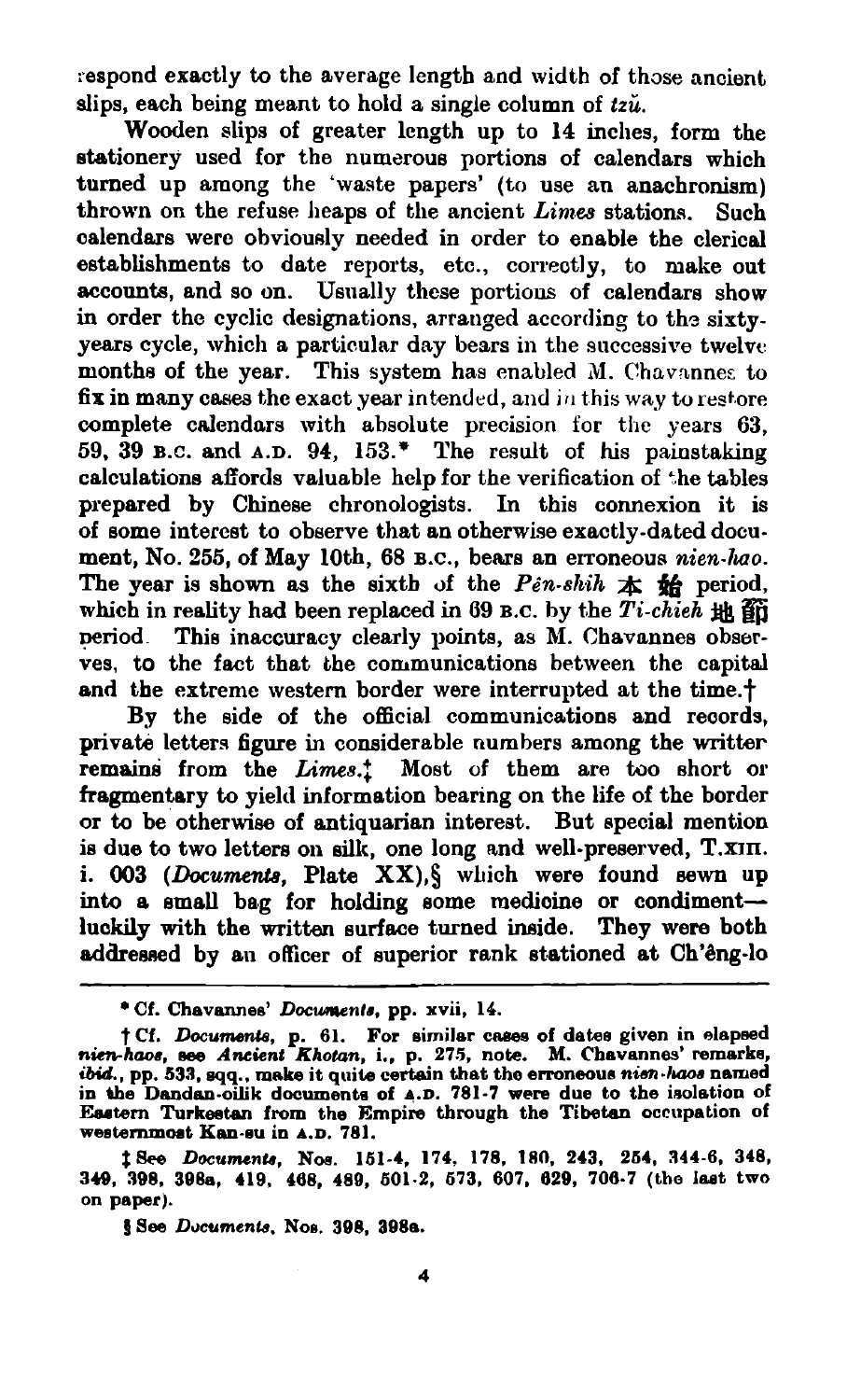on the northern border of Shan-hsi to another exile on the Tunhuang **Limes,** the long one being intended to serve as a letter of recommendation for **e** colleague transferred to a **post** on the latter. Amidst much polite verbiage it also express  $_{es}$  the writer's disappointment at not having, after five years' service 'on the northern frontier, in a miserable country,<sup>†</sup> attained the desired charge of a command, for which he appears to have repeatedly petitioned the Emperor. In two other letters also we find the writers lamenting the hardship of the guard service on the frontier and the inclement season of spring.<sup>\*</sup> The latter complaint bears a local touch which I can fully appreciate after my two spring campeigm of **1905** and 1914 on the desert border : it shows that the amenities of its climate were two thousand years ago much the same as now.

Of interest for the study of the ancient stationery is the small silk envelope, *Documents*, No. 503, T.xv.a.ii. 4 (Plate XIV) used for a private letter, as its address shows. Its inside width is 65 mm. This would conveniently admit of the insertion of a letter on silk, such as *Documents*, No. 398 (Plate  $XX$ ), which is **55** mm. wide, after folding. A3 the refuse-heap where the envelope **was** found contained documents with dates ranging from A.D. 15 to **56,** it appears to **me** very probable that **tbs** envelope, too, belongs approximately to the first half of the first century **A.D.,** and thus to the period preceding the invention of paper.

We may now cast a glance at the fragments of literature, as **t1.** Chavannes' analysis has revealed them, among the **writken**  relics of the **Limes.** Considering the conditions of the life led **hy**  those who guarded the line of small posts flung out into the desert. we cannot feel surprised at the scantiness of the traces which have survived of their intellectual occupations. For all that concerns the philological interest of these literary relics reference to M. Chavannes' full explanations will suffice here. <sup>+</sup> Of particular value among them ara the relatively numerous frsgments of a famous lexicographical text, the *Chi chiu chang* 急就章, which was composed in 48-33 B.C. and played an important part in the primary education of China during the Later Han period. :

**See Doc~nnen&, Nos. 344, 345.** 

t **Cf. Dqcumcnk, pp. viii. xvi sq., pp. 1 .qq on Nos. 1.8.** 

t Cf. Chavannes, Documente, pp. 1-3. It is from Chi chiu chang that the script, commonly known in China as chang  $\mathcal{C}$  is  $\hat{\mathbb{R}}$  if and illustrated **by mosl of thn Lime\* documente, took its name** ; **see Chavannee. Documsncs, p. viii.**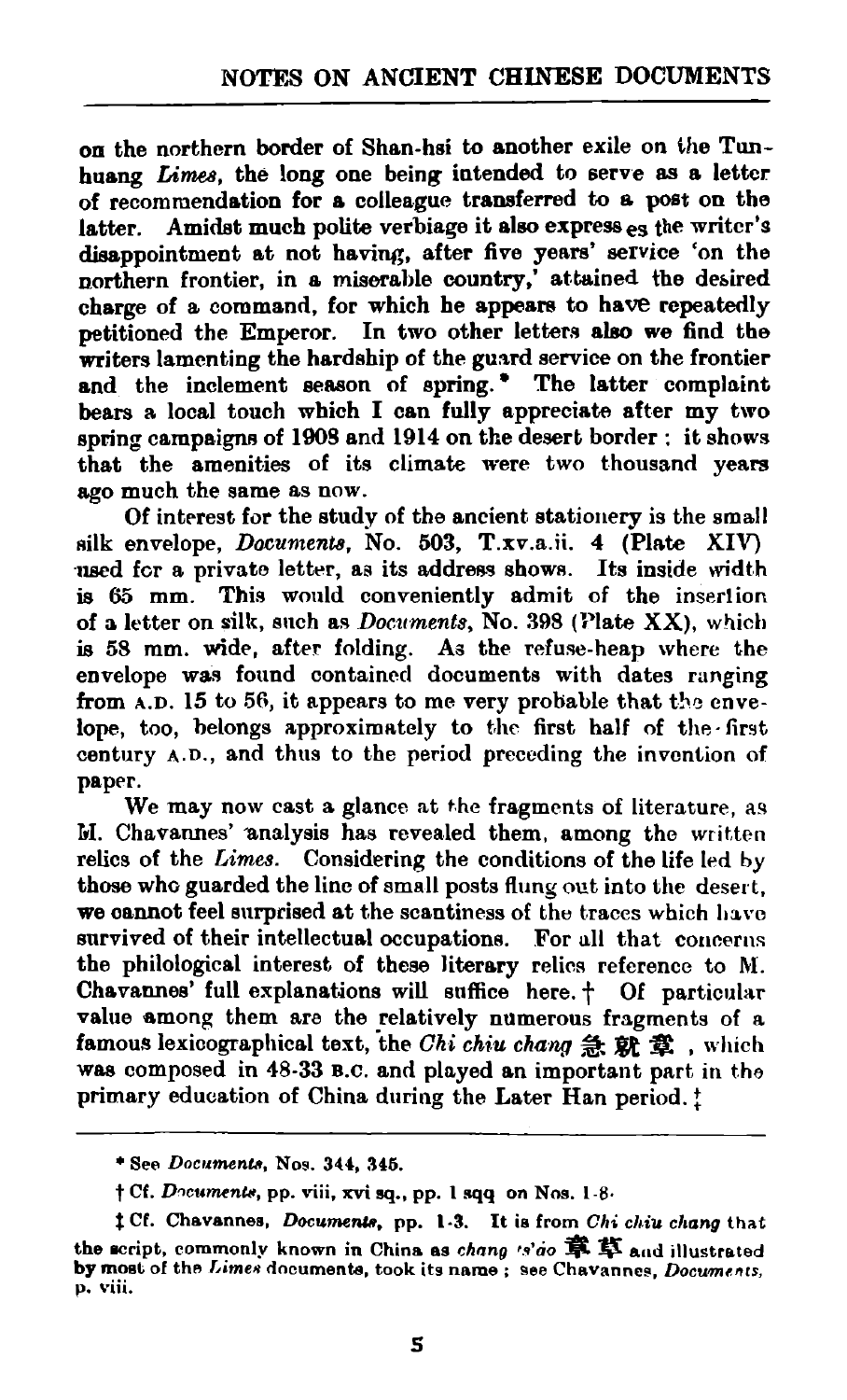These fragments, as M. Chavannes duly emphasizes, are the oldcet known mandpta which exist of a **Chinese** book, end it is fortunate that we have among them one containing the first paragraph of the work complete. The long priematic tablet which **bears this portion of the text on its three faces,** *Doc.* **No. 1 (Plate l), aJso** has a **special** antiquarian intereet **as** being **a** perfectly preserved specimen of a type of wooden stationery which is referred to in early Chinese texts and apparently was favoured for literary use.

The popularity which Chi chiu *chng* soon acquired in the elementary teaching of Chinese writing sufficiently explains its rapid spread to the extreme north-west end of the border : for, among several ruined watchposts, fragments of it were found at T. **VI.** c (Doc. No. 4), a post early abandoned. In these, as in some other fragments which are of the usual slip form, the text appears to have **been** copied out **as** a writing exercise.? The importance which the Chinese have at all times attached to good handwriting **is** well known, and so also the necessity of constant prectice which the very system of Chinese writing implies. **This**  fact full) accounts not merely for the presence of these 'copy slips' from the Chi chiu chang, but for the abundant finds made also of other writing exercises.<sup>†</sup> Nothing could illustrate better the trouble which some of the men stationed at the outlying **posts** muet have taken to 'improve their education,' or at **leeat**  their handwriting, than the big packets of 'shavings' inscribed in this feshion which came to light on clearing the refuse~heaps of T. VI.b, a sectional head-quarters of the westernmost Limes.

Apart from three more slips containing fragments of other vocabularies as yet unidentified, § the literary remains among the finds on the *Limes* are merely a few extracts from treatises on divination  $\P$  and astrology,  $\parallel$  and a fragment,  $Doc$ . No.

 $\dagger$  Cf. M. Chavannes' notes on *Documents*, Nos. 4, 6, 7.

**\$see, e.g.,** *hcumenb,* **NOS. 261,** *372,* **422-3, 540, 632, 841, 643-4.** 

**f** See *Documents*, Nos. 397, 603 (?), 701.

**I** See Documents, No. 182, where the notch proves the slip to have **tormed part of e book.** 

<sup>\*</sup> Sec Documents, pp. ix, 6 sq., note 1. M. Chavannes' note ex-See *Documents*, pp. ix, 6 sq., note 1. M. Chavannes' note explains the term  $ku$   $\frac{64}{100}$ , which occurs at the beginning of the first paragraph of the text and specially designates this type of tablet. We have fragment 2 (Pl. II), also containing a portion of a text from *Chi chiu chang*, and in<br>Documents, No. 451, T.xv a. iii. 31 (Pl. XII), which contains a brief congratu**latory mensege.** 

**a Cf.** *Doeunwn~s,* **No@. 59, 448, 838, with AI. Chavannee' remarka p. rvi:**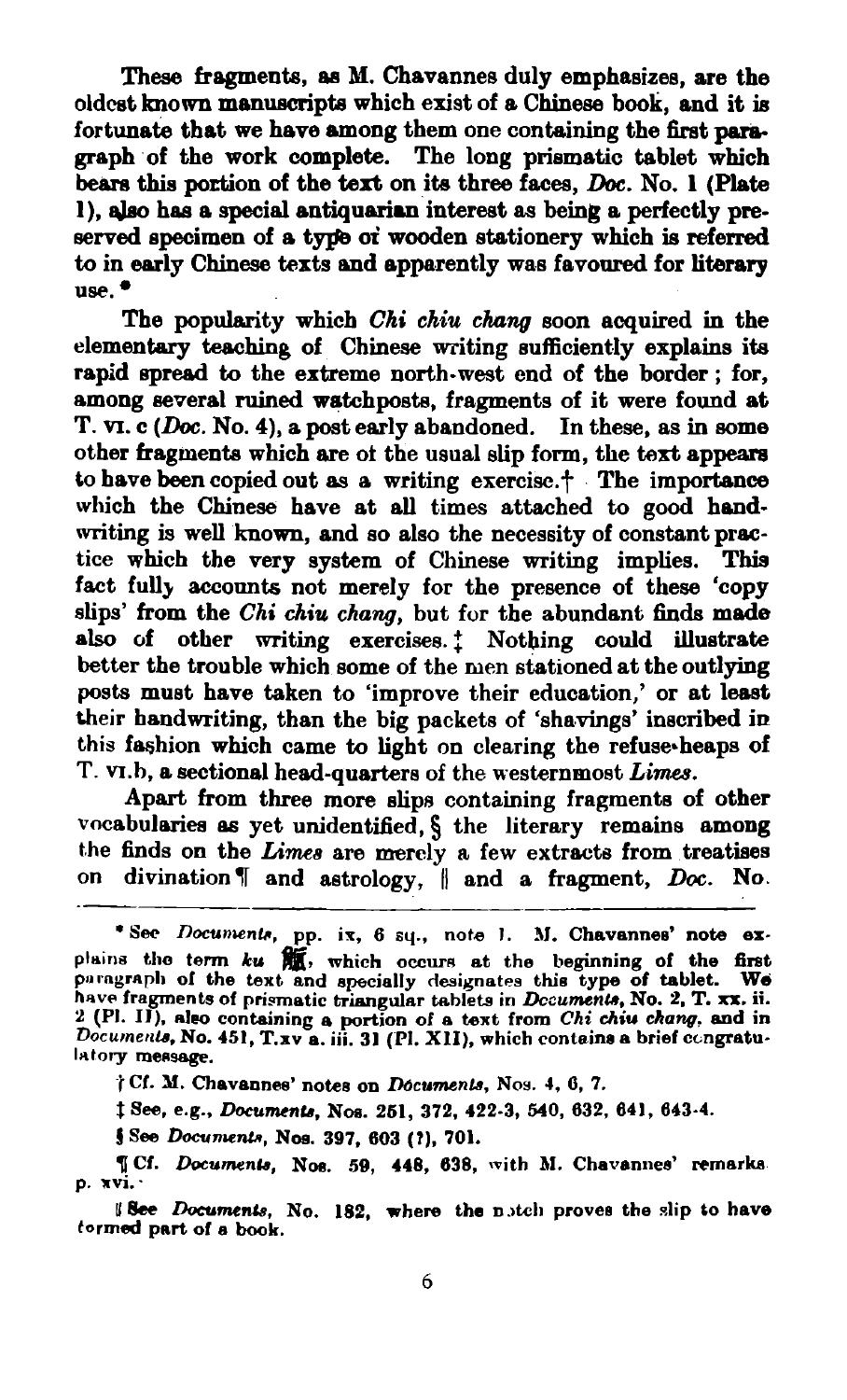425, containing a passage from a treabise on **military** affairs, composed in 229 **B.c.**  $\oplus$  That the solace of literature was not altogether absent from this desolate border-line may, perhaps, be concluded also from the fact that a fragmentary slip,  $Doc$ . No. 622, T. xxvm. 10, quotes the title of the 'Biographies of Eminent Women,' Lieh *nii chuan,* a book composed in 32-7 **B.C.** \* There is a brief extract, too, from a medical treatise, together with a few fragments of a probably similar nature.<sup>†</sup> Finally, we may mention here the curious multiplication table, Doc. No. 702, T. XXVI, though it does not come, 01 course, under the category of hooks.

It is in this connexion with books that one more point of antiquarian interest concerning the ancient stationery of bamboo or wood may here find convenient notice. I have had numerous occasions in Serindia to discuss various striking illustrations and additions which our knowledge of that early Chinese stationery, as first based on the evidence of my finds of 1901 at the Niya Site, **haa** received from the documents yielded by the ruins of the as first based on the evidence of my finds of 1901 at the Niya Site, has received from the documents yielded by the ruins of the Tun-hung Limes and, to a smaller extent, of the Lou-lan station.  $\ddot{ }$ 

The presence among the finds on the *Limes* of remains of books and writings which from a quasi-technical point of view, i.e., from that of the book-binder, to use a modern expression, may claim the same character, now enables us to clear up the question, previously very obscure, how proper cohesion and Requence could be assured for tho numerous slips or tablets over which texts of any size written on bamboo or **wood** must necessarily have extended. M. Chavannes, who in a masterly discussion, had previously reviewed the information that can be gathered from Chinese textual sources about the ancient writing-materials used before the invention of paper, **5** did not fail to observe when

ments, Nos. 613, 614, prove that the watch-tower T. XXVIII was occupied towards the end of thd **first** century **a.e.** 

**t** See Document, No. **395,** a complete slip, with the fragments **Nos. 396, 307.** 

§ Cf. above, p. 244 note.<sup>†</sup>

**<sup>#</sup>I** owe this last reference to M. Chavannes, who was kind enough on Oct. 3, 1917, the day of our last meeting, verbally to indicate the identification made by Mr. **Wang** Kuo-wei in hie **TAU** *aha* **to** *chien,* reproducing a portion of the documents first published by M. Chavannes. The treatise<br>was apparently known as  $Li-mo$   $\frac{1}{\sqrt{2}}\frac{100}{25}$ .<br>\* See Documents, pp. xvii, 137. Two records of A.D. 75, Docu-

 $\ddagger$ Cf. Serindin, pp. 382, 659, on the use of real sockets and string grooves on wooden 'envelopes,' as provided for many of the Kharoshthi documents of the Niya Site ; p. 382, on sealed lids closing small boxes intended to hold communications extending over several 'alips' ; p. 597, on the standard **size** of slips.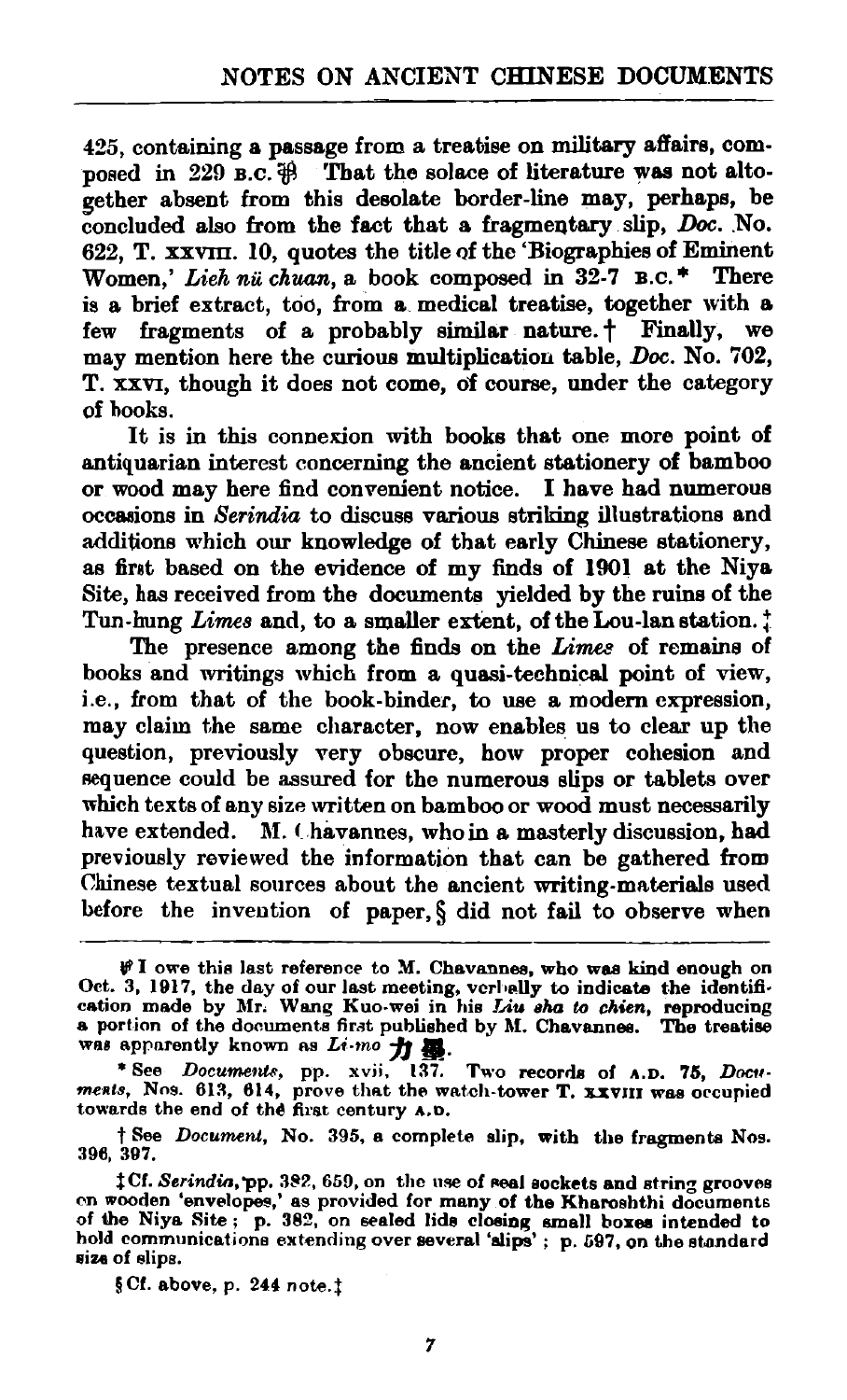handling my new finds, that a number among the narrow tablets **ot** 'slip' **bore** one or more notches on one of the edges. As **the**  poeition **af** these waa uniform on those **'dip'** which manifestly belonged to one series, M. Chavannes rightly concluded that the notchee were intended to aerve the purpose of uniting such slips into one group.<sup>\*</sup> But he added: 'Nous ne comprenons pas bien enoore comment on assurait l'ordre de succasion **de** ces bien encore comment on assurait l'ordre de succession de ces<br>fiohes ; il n'y a aucune numérotation pouvant tenir lieu de pagina-<br>tion, et on ne comprend pas comment il était possible de rétablir<br>l'exclusion lessons analyse l'ordre lorsque quelque cause accidentelle l'avait bouleversé.

The question thus raised is a very pertinent one, and makes it desirable to examine the materials available for **ita** eventual **solution. They** are briefly **th-** Iollowing : **In** the set of slips. *Doc.* **Nos. 9-24,** belonging to a calendar of A.D. 63, we **6nd** the left edge of each provided with three notches, disposed as **Phte l**  ahows, at exactly uniform distances. Another set of slips, Doc. Nos. 25-35 (Plate II), forming part of the calendar for 59 **B.C.**, shows two notches, also uniformly placed, but on the right edge of each slip. A third method of arrangement is found in **thc** set of naimw **bamboo elips, Nos. 524-34,f** making up a medical notebook : here we find two notches on the right, one above, **one** below, and **e** third always placed on the left in the **middle.**  Among single slips provided with notches only one, Doc. No. 182, needs special mention here, as its text supports the conclusion suggested by the single notch on the right, that it belonged to a book.<sup>\*</sup> It is worthy of particular note that none of these slips bear writing on the reverse except those of the calendar of 59 B.C., where we find a system of consecutive numbering by meaus of cyoiic cbaractors.

Attention is claimed by the fact that no text is to **be** fourd on the reverse of any of the notched slips belonging **to sote.7**  It **appeared i priori** ell the more significant in view of the incmvenience which the bulk and weight of books written on slips of bamboo or wood must in any case have caused. It necessarly raised a presumption that the fastening, for which the notches

<u> 1989 - Jan James James II, primeira e</u>

**\*Cf.** *Dau~ta,* **p. viii.** 

 $\dagger$  **Bee** *Documents*, Pl. XIV for specimens.

**\$There are beaid-: Noe. 284, 306, both fragmente of celenlar dip. displuying one notah on the right in the exieting top-portion** ; **No. 418. conkininq only a dgnatum, with one notch on the top to the right. FOR. 619. 610, with three notohes and one reepectively on the right. remin ul ecipliemd and hence muat be left aside for th 9 preeent.** 

**7The came fmt is cleerly eatabliehed hy the evidence of Chimee litersry recordn** ; **cf. Chavanaea, fie** *livre-9 chinois,* **J. Aaiat., jenvior-t6virr 1905 (reprint), pp. A5 eqq.**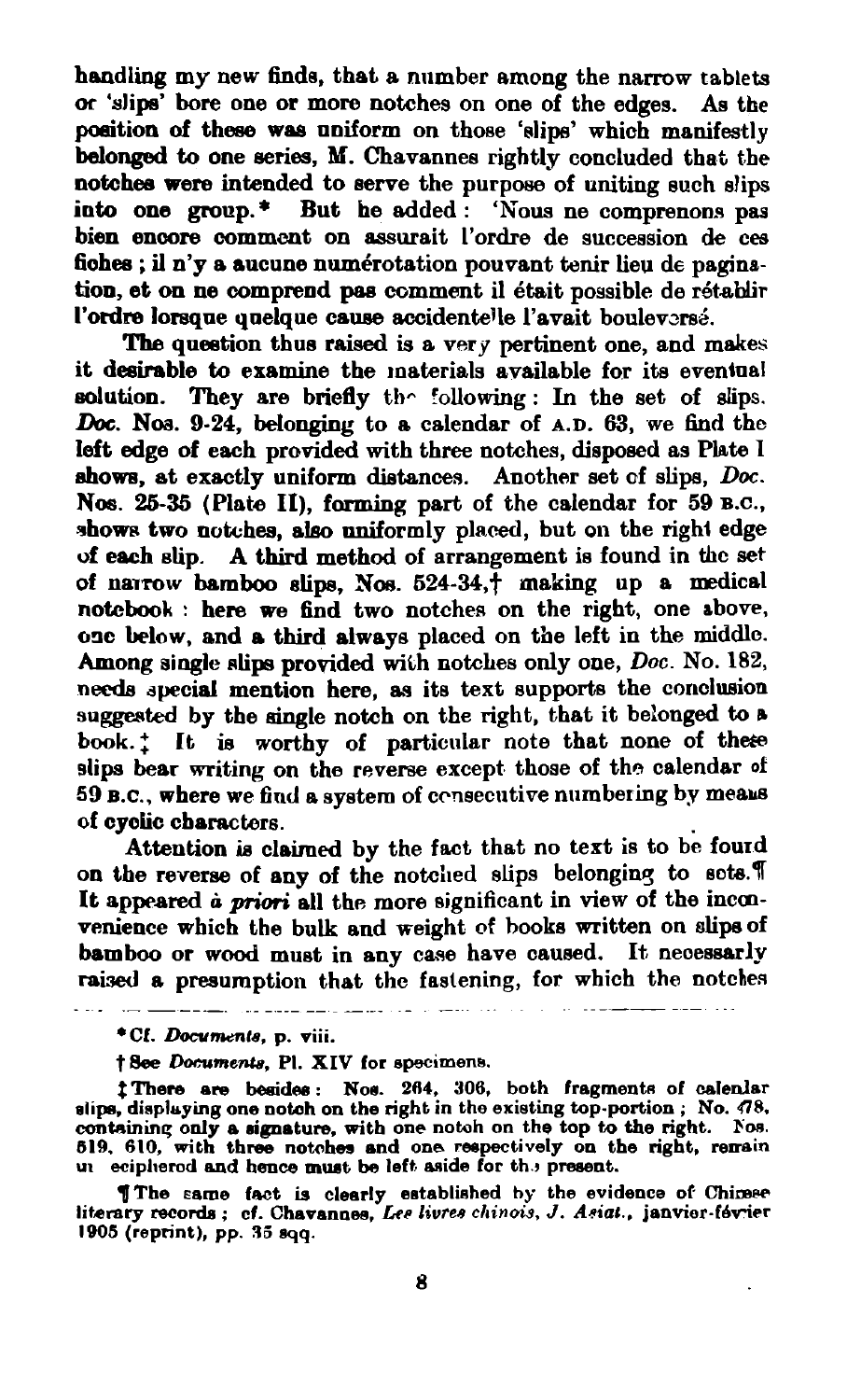were undoubtedly intended, must have been arranged in a way whioh brought the blank reverses of consecutive slips **beok** to **back and thus made it inconvenient to use the reverse surfaces** for inscribing or reading any portions of the text. This conjectured arrangement recalled to my mind that of numerous Chinese and Tibetan manuscripts brought back from the walled up chapel of **the** 'Caves of the Thousand Buddhas' of Tun-huang, which are long sheets of paper consisting of several joined pieces and folded up into narrow pages somewhat after the fashion of a concertina. In these manuscripts, too, the reverse surface of the paper is always left uninscribed, just as we find it regularly in Chinese printed books, in which as a matter of fact, we merely have an adaptation to block-printing of the 'concertina' method just alluded to.

At this point I appealed to the often-proved technicel ingenuity of my artist friend and assistant Mr. Fred. H. Andrews, Principal of the Technical Institute, Srinagar, **Kashmir,** and the following note and diagrams from his hand furnish what **aeems** to me a very likely solution of the puzzle.

" Each 'slip,' i.e., small lath of woed (belonging **to** aseries which contained one text or connected record), being a folio, it **is** clear that some means of binding must have **been** employed to maintain the folios in correct collation. The small notches observed on the edges of the 'slips,' and the fact that these exactly range when a number of 'slips' are collated, indicate that the connecting binding must have been of the nature of a string, an inferenoe strengthened'by the referenose in Chinese tests to silk or leather cords uniting the fascicles of wooden or bamboo slips mentioned by Prof. Chavannes. (cf. Chavannes, Les livres chinois, Journal  $A$ siat., janvier-février, 1905, pp. 43 sqq.)

" Experimenting with a fine raw silk thread, I found that **s** satisfactory result could be attained by tho following method **(see** illustration). The cord is doubled end to end, the first 'slip' (folio one) is placed in the bend, and an ordinary knot **tied** with the two ends, care being taken that the encircling cord falls in the notch near one end of the lath, the purpose of which is to prevent the cord slipping. Folio two **ie** then laid with its notch close to the knot, one end of the cord being below the lath and the other on top. The two ends are then half twisted round each other reversing the position of the cords, the upper becoming the lower and the lower the upper. Folio three is next placed between the cords with its notch against the half-twist, and the cords are again half

 $\boldsymbol{Q}$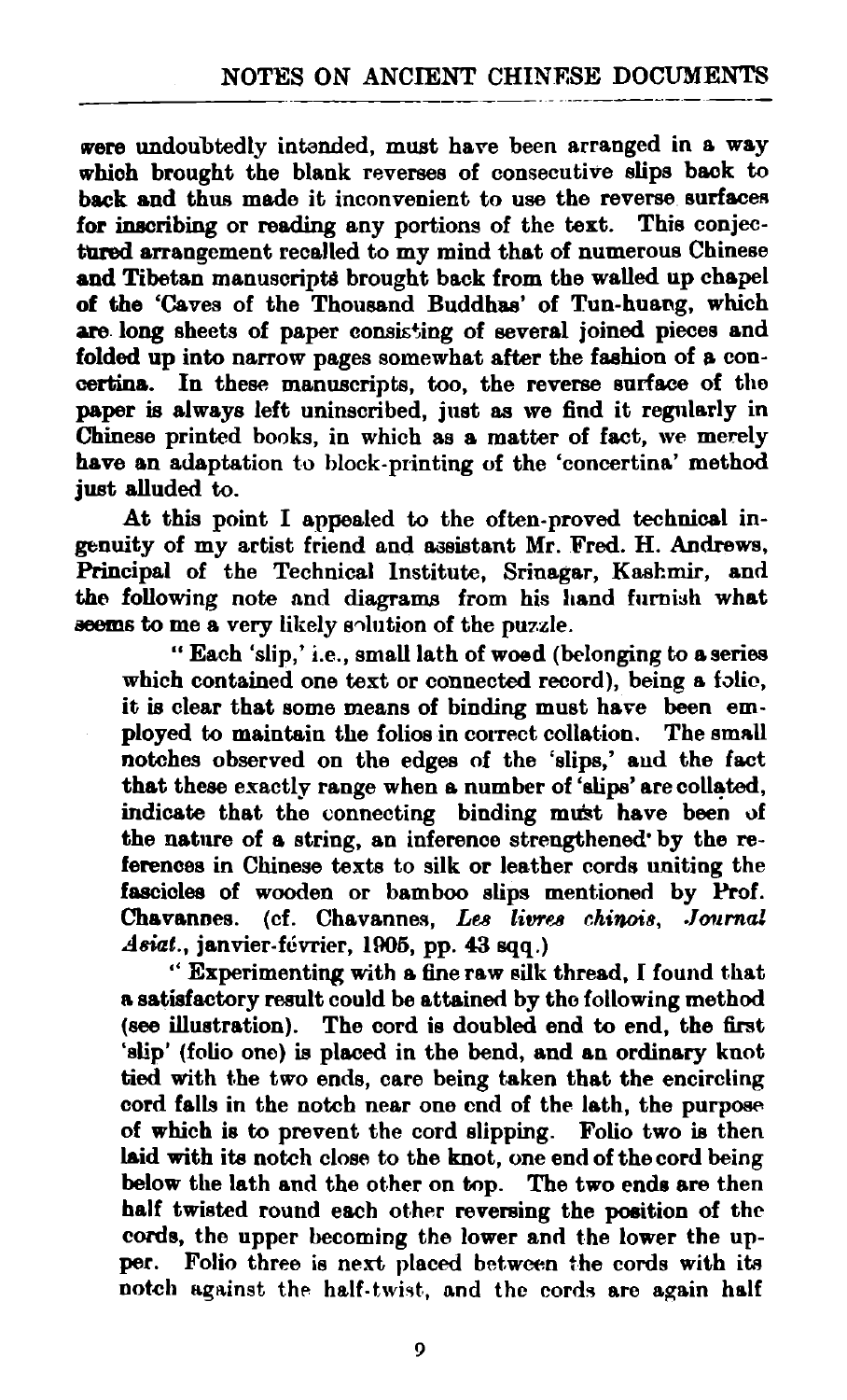